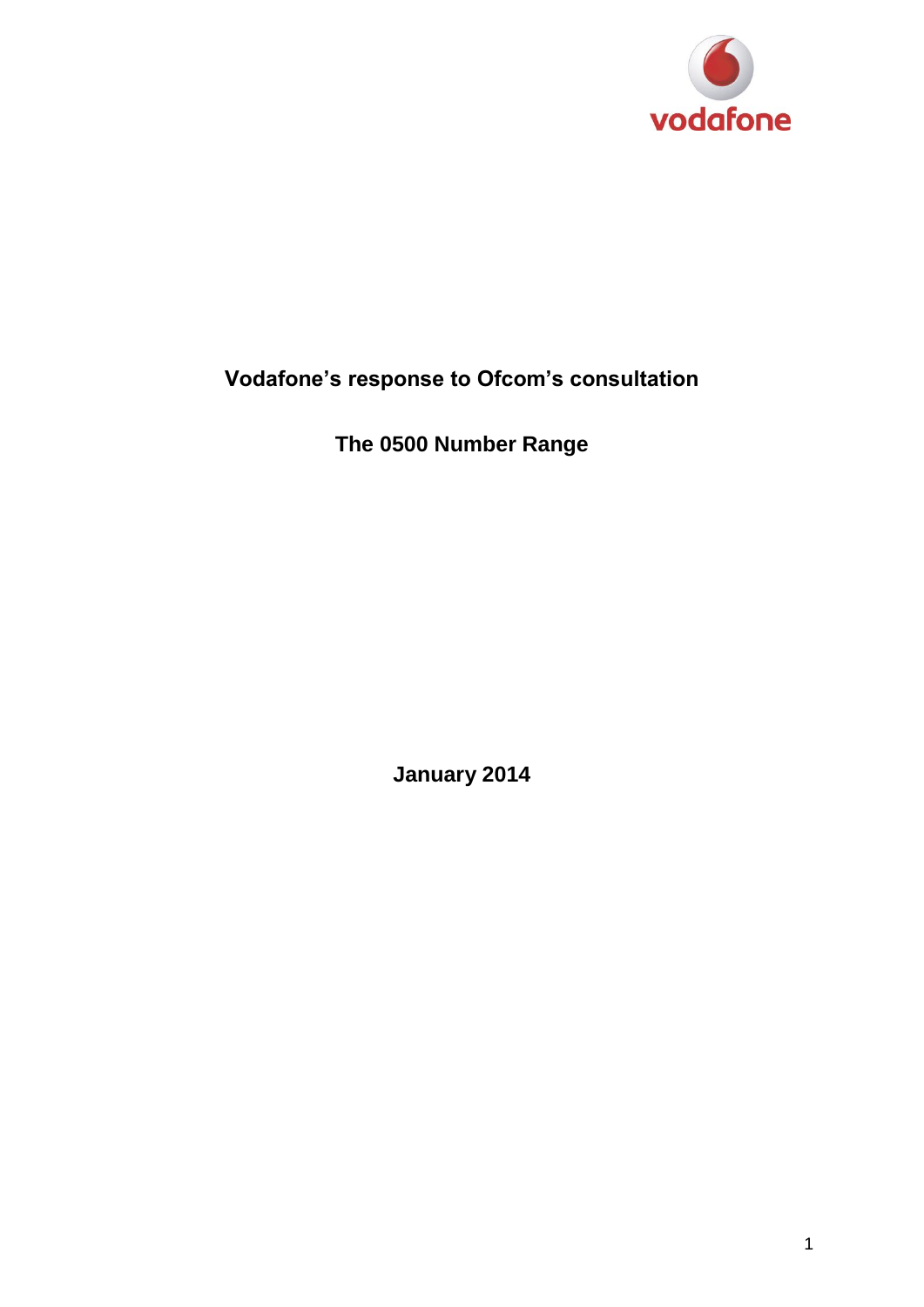## **Vodafone**

Headquartered in the UK, Vodafone is a global business investing and innovating in all the markets we serve to deliver for our customers. Our home market is no exception and Vodafone in the UK has now successfully integrated the former fixed line business of Cable & Wireless Worldwide, resulting in the creation of a genuinely unique converged communications provider. With £2.5M being invested each day in our UK network, we remain committed to delivering the very best for our customers.

## **Introduction**

Vodafone welcomes the opportunity to respond to Ofcom's re-consultation in relation to the 0500 number range. Vodafone has made it clear in previous conversations and bilaterally with Ofcom that its preference is, and indeed remains, for the 0500 range to be treated in exactly the same way as the 080 range and for it to become an identical free-to-all-callers range under the NGCS review. As Ofcom acknowledges this is the favoured option for most Service Providers (SPs).

Rather than repeat our position in this response we refer Ofcom to the previous submission of  $03/01/2013<sup>1</sup>$  and have responded on the basis that Ofcom is determined to proceed with its plan on the stated grounds of ameliorating perceived consumer confusion.

The re-consultation has addressed many of the migration and legal failings which we identified in the original consultation. In particular the introduction of a migration path is welcomed for those SPs who are to be forced from their current numbers and we support the adoption of 080 85- which already has some resonance with both SPs and callers.

We turn our attention to Ofcom's questions in more detail below:

## **Questions:**

-

*Q2.1 Should new replacement 080 numbers – offered to SPs with 0500 numbers in use at present as migration as a migration path away from the 0500 range, prior to the withdrawal of the 0500 range – begin with an 080 85- prefix or with an 080 50- prefix? Please explain your preference.*

Those of Vodafone's SPs that have expressed a preference have for the most part stated that it is for the 080 85- prefix. The reasoning expressed behind this choice has almost unanimously been the additional benefits to be garnered from the pre-existing 080 8- numbers. It is felt by many SPs that this offers an option which is already

 $1$  Made in the name of Cable&Wireless Worldwide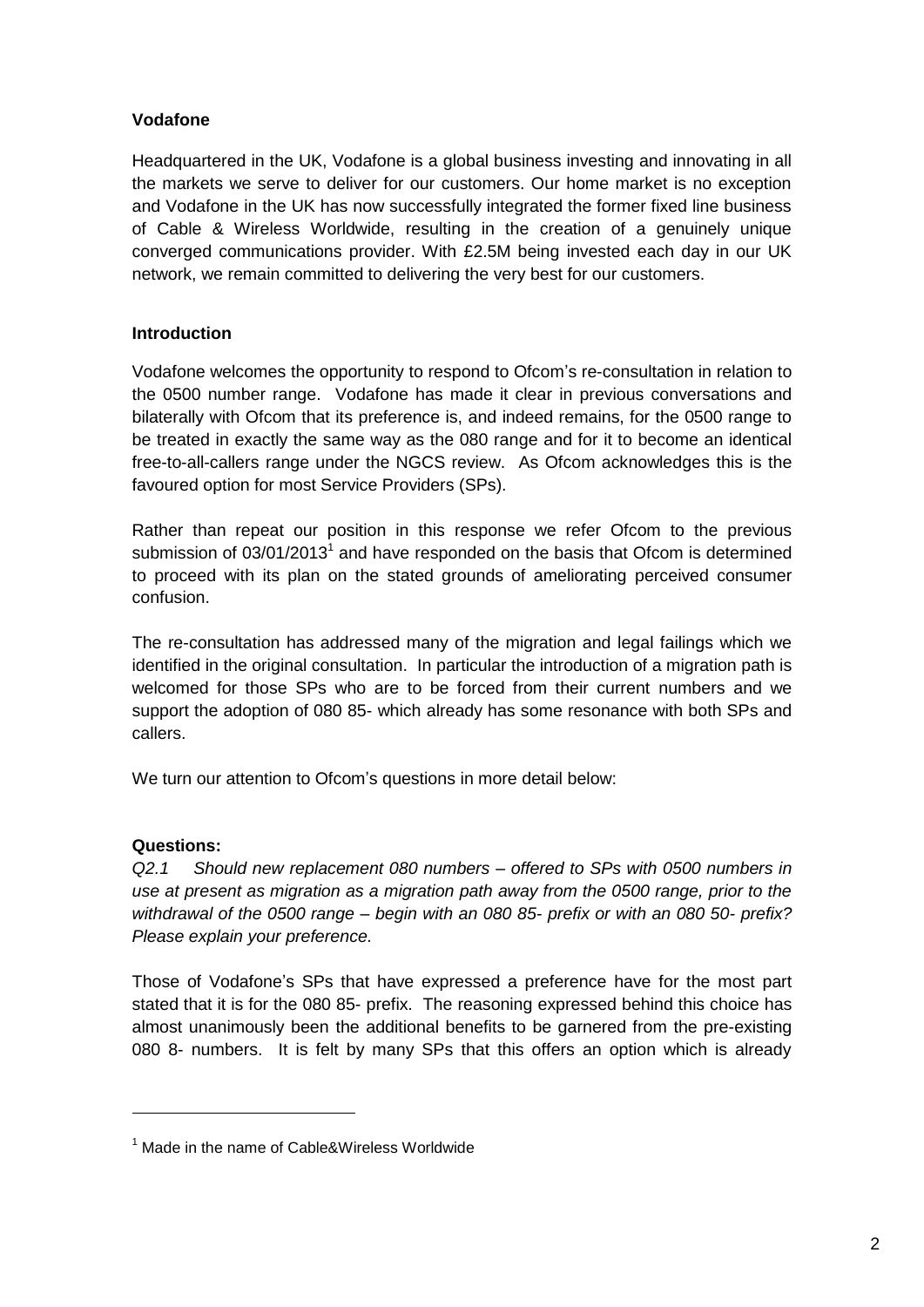recognisable to callers and will therefore be seen as being more instantly trustworthy to callers.

*Q2.2 Do you agree with our assessment of the technical difficulties, and potentially significant costs and disruption, that result from making the proposed 080x migration sub-range available for allocation to all CPs currently hosting active 0500 telephone numbers and that, accordingly, it is appropriate to restrict the allocation of the subrange to Vodafone during the migration period? If not, please explain your reasons.*

Yes, Vodafone agrees that Ofcom's analysis has captured the very real porting, decoding and re-routeing issues that will be faced by operators, and disproportionately Vodafone, were the proposed range to be distributed amongst various operators. We welcome Ofcom's recognition that allocating the entire range to Vodafone represents the most proportionate and pragmatic solution whilst minimising cost and disruption to industry.

*Q2.3 Do you agree with the measures proposed to ensure that all 0500 SPs are able to migrate regardless of the CP they use to host their 0500 number(s) currently? If not, please explain your reasons.*

We note that Ofcom's proposed measures bear similarities to the existing migration paths offered in relation to the 084x and 034x ranges. Consequently we see no reason why these should not be an appropriate mechanism for migrating 0500 numbers and are satisfied that they represent a workable solution.

*Q2.4 Do you agree with our proposal to impose a time limitation of 3 years and 3 months on the allocation of each block of 10,000 numbers within the 080X migration sub-range to Vodafone (C&WW), save to the extent that at least one number within the block is taken up by a migrating 0500 SP (in which case the allocation of that block will not be so-time-limited)? If not please explain your reasons.*

Vodafone has no objections to these pragmatic steps on the proviso that other CPs with similarly under-utilised blocks in other ranges, whether geographic or nongeographic continue to have their allocations reclaimed by Ofcom and that Vodafone is not discriminated against in this respect for a situation not of its own making. We note that Ofcom's proposed modifications to Number Allocation forms increases Ofcom's ability to police number adoptions in this respect.

We also ask Ofcom to confirm that should the current number charging arrangements in place for geographic number reservations become more widespread and encompass non-geographic ranges, that special arrangements will be put in place for the migration ranges. It is not Vodafone's fault that we have been stranded with an 0500 number range from which we have been unable to make new allocations, and similarly it is not our fault that utilisation levels within the migration ranges will inevitably be markedly lower than is the norm for 08 for the foreseeable future.